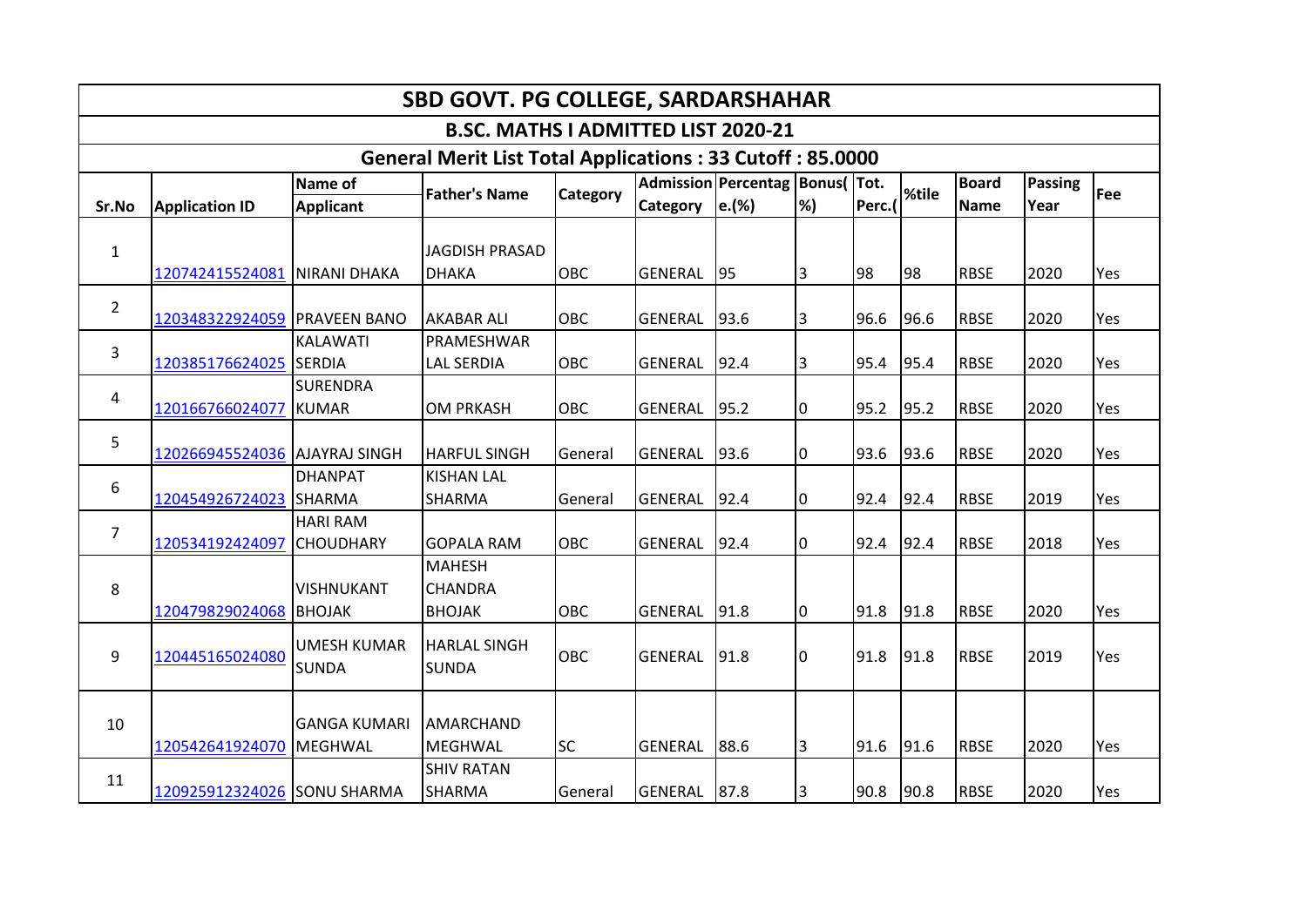|    |                          | <b>ARJUN SINGH</b>             |                                        |            |                |      |                |      |      |             |      |     |
|----|--------------------------|--------------------------------|----------------------------------------|------------|----------------|------|----------------|------|------|-------------|------|-----|
| 12 | 120162982224037          | <b>BHATI</b>                   | RAGHUVIR SINGH General                 |            | <b>GENERAL</b> | 90.6 | 0              | 90.6 | 90.6 | <b>RBSE</b> | 2020 | Yes |
| 13 | 120173836324068          | <b>PAWAN SINGH</b>             | <b>SAWANT SINGH</b>                    | General    | <b>GENERAL</b> | 90.2 | $\overline{0}$ | 90.2 | 90.2 | <b>RBSE</b> | 2020 | Yes |
| 14 | 120146364524043          | <b>POOJA JAT</b>               | <b>BIRBAL RAM</b>                      | OBC        | <b>GENERAL</b> | 87.2 | 3              | 90.2 | 90.2 | <b>RBSE</b> | 2020 | Yes |
| 15 | 120208740924036          | PRIYANKA                       | <b>HUKMI CHAND</b>                     | <b>OBC</b> | <b>GENERAL</b> | 87   | $\overline{3}$ | 90   | 90   | <b>CBSE</b> | 2020 | Yes |
| 16 | 120131771424050          | <b>ASHOK KUMAR</b><br>PRAJAPAT | LAXMI NARAYAN                          | OBC        | <b>GENERAL</b> | 85   | 5              | 90   | 190  | <b>RBSE</b> | 2020 | Yes |
| 17 | 120248321024011          | RAKESH KUMAR<br>KASWAN         | <b>RAJENDRA</b><br><b>KUMAR KASWAN</b> | <b>OBC</b> | GENERAL 89.4   |      | 10             | 89.4 | 89.4 | <b>RBSE</b> | 2020 | Yes |
| 18 | 120638726024078          | <b>IRATAN SINGH</b>            | <b>SURENDRA SINGH General</b>          |            | GENERAL 89     |      | 0              | 89   | 89   | <b>RBSE</b> | 2020 | Yes |
| 19 | 120645871624070 PRAJAPAT | <b>DEEPAK KUMAR</b>            | <b>MANOJ KUMAR</b><br>PRAJAPAT         | <b>OBC</b> | GENERAL 88.4   |      | 0              | 88.4 | 88.4 | <b>RBSE</b> | 2019 | Yes |
| 20 | 120696183324088 RATHORE  | PRITAM SINGH                   | CHHATRAPAL<br><b>SINGH</b>             | General    | GENERAL 87.4   |      | 10             | 87.4 | 87.4 | <b>RBSE</b> | 2020 | Yes |
| 21 | 120824253624048          | NISHANT<br><b>CHAUHAN</b>      | <b>SANJAY KUMAR</b><br>CHAUHAN         | OBC        | GENERAL        | 87.2 | 0              | 87.2 | 87.2 | <b>RBSE</b> | 2020 | Yes |
| 22 | 120694147924043 SAINI    | KAMAKSHEE                      | <b>AMIT KUMAR</b><br><b>SAINI</b>      | <b>OBC</b> | <b>GENERAL</b> | 84.2 | $\overline{3}$ | 87.2 | 87.2 | <b>RBSE</b> | 2020 | Yes |
| 23 | 120175741224091          | <b>DALIP SINGH</b>             | LADU SINGH                             | General    | <b>GENERAL</b> | 86.6 | l0             | 86.6 | 86.6 | <b>RBSE</b> | 2019 | Yes |
| 24 | 120970371224023 SWAMI    | <b>SHUBHAM</b>                 | <b>BABULAL SWAMI</b>                   | General    | GENERAL 81.2   |      | 5              | 86.2 | 86.2 | <b>RBSE</b> | 2020 | Yes |
| 25 | 120112396224022          | <b>GAURAV TIWARI</b>           | RAJENDRA<br><b>KUMAR TIWARI</b>        | General    | GENERAL        | 86   | 0              | 86   | 86   | <b>RBSE</b> | 2020 | Yes |
| 26 | 120782357224040 SONI     | <b>DINESH KUMAR</b>            | <b>MAHAVEER</b><br>PRASAD SONI         | <b>OBC</b> | GENERAL 86     |      | 0              | 86   | 86   | <b>RBSE</b> | 2020 | Yes |
| 27 | 120379714424069          | <b>TEENA PAREEK</b>            | OMPRAKASH                              | General    | <b>GENERAL</b> | 83   | $\overline{3}$ | 86   | 86   | <b>RBSE</b> | 2020 | Yes |
| 28 | 120314507424050 SUNITA   |                                | <b>MAHENDRA</b><br><b>SINGH</b>        | General    | GENERAL 82.8   |      | 3              | 85.8 | 85.8 | <b>RBSE</b> | 2020 | Yes |
| 29 | 120491958024000 SARAN    | <b>RAMNIWAS</b>                | PARMESHWAR<br><b>SINGH SARAN</b>       | OBC        | GENERAL 85.6   |      | 0              | 85.6 | 85.6 | <b>RBSE</b> | 2019 | Yes |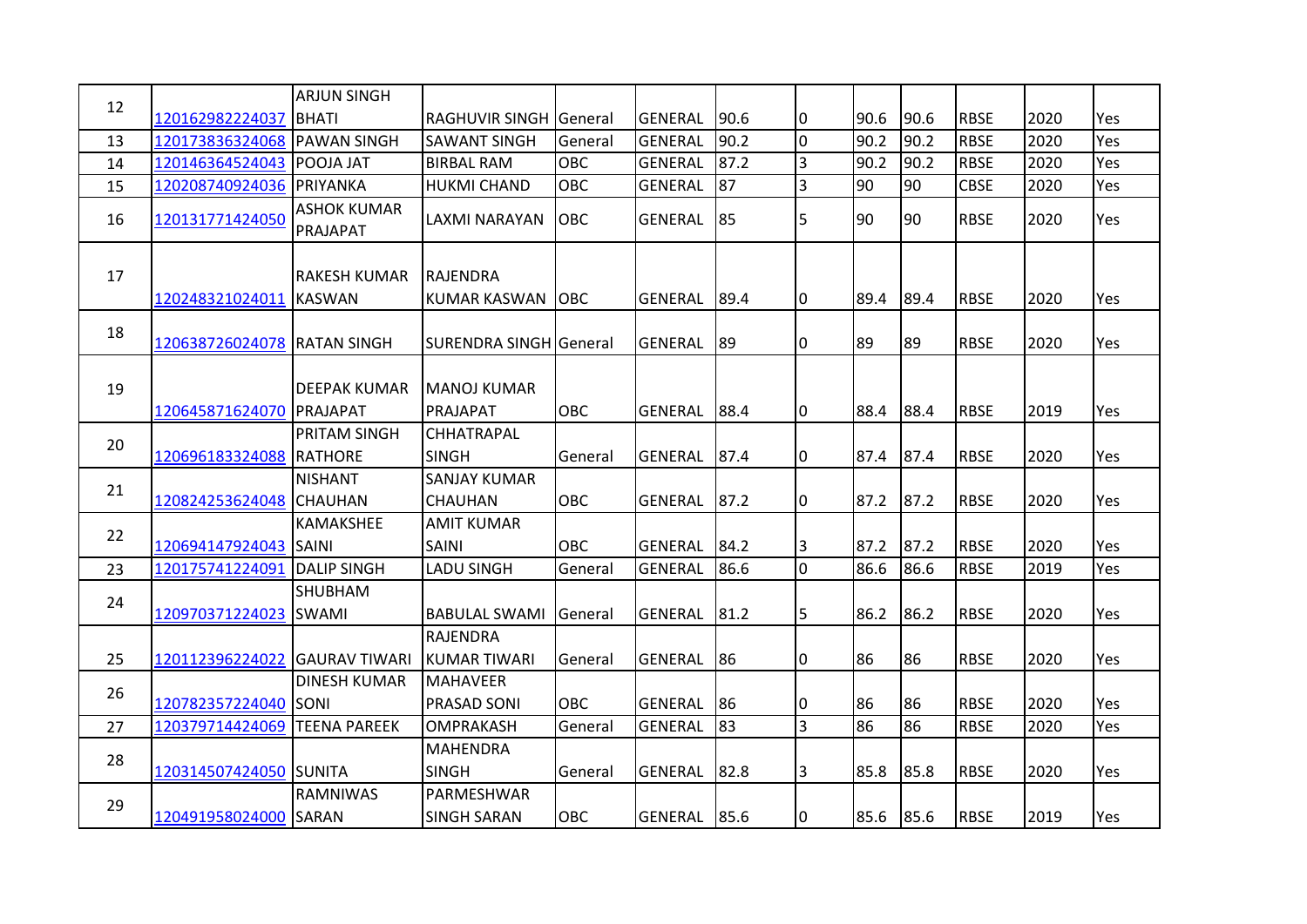|    |                                            | <b>MONIKA</b>     | <b>CHAINA RAM</b>      |            |                 |      |    |       |      |             |      |            |
|----|--------------------------------------------|-------------------|------------------------|------------|-----------------|------|----|-------|------|-------------|------|------------|
| 30 | 120316509524061                            | <b>LAKHARA</b>    | LAKHARA                | <b>OBC</b> | <b>IGENERAL</b> | 82.6 |    | 85.6  | 85.6 | <b>RBSE</b> | 2020 | <b>Yes</b> |
| 31 |                                            | <b>IRAM KARAN</b> |                        |            |                 |      |    |       |      |             |      |            |
|    | 120297230124016 KHICHAR                    |                   | <b>CHUNNI LAL</b>      | <b>OBC</b> | <b>IGENERAL</b> | 85.2 | I0 | 185.2 | 85.2 | <b>RBSE</b> | 2020 | Yes        |
| 32 |                                            |                   |                        |            |                 |      |    |       |      |             |      |            |
|    | 120970010924082 GOUTAM JANGIR SANJAY KUMAR |                   |                        | <b>OBC</b> | <b>GENERAL</b>  | -185 |    | 185   | 85   | <b>RBSE</b> | 2020 | Yes        |
| 33 |                                            |                   |                        |            |                 |      |    |       |      |             |      |            |
|    | 120362485724030 GOPAL JAJRA                |                   | MANI RAM JAJRA General |            | <b>GENERAL</b>  | -185 |    | 85    | 185  | <b>RBSE</b> | 2019 | <b>Yes</b> |

|       |                              |                  | Divyang Ortho Merit List Total Application : 1 Cutoff : 65.4000 |                 |                                |                      |                          |         |        |              |                |            |
|-------|------------------------------|------------------|-----------------------------------------------------------------|-----------------|--------------------------------|----------------------|--------------------------|---------|--------|--------------|----------------|------------|
|       |                              | <b>IName of</b>  | Father's Name                                                   | <b>Category</b> | Admission Percentag Bonus(Tot. |                      |                          |         | l%tile | <b>Board</b> | <b>Passing</b> | <b>Fee</b> |
| Sr.No | <b>Application ID</b>        | <b>Applicant</b> |                                                                 |                 | <b>ICategory</b>               | $\left e\right $ (%) | $\left  \%\right\rangle$ | lPerc.( |        | <b>Name</b>  | <b>IYear</b>   |            |
|       | 120217370224065 HEMANT SINGH |                  | <b>PEP SINGH</b>                                                | General         | <b>GENERAL</b>                 | 65.4                 |                          |         | 65.4   | <b>RBSE</b>  | 2020           | Yes        |

|       |                       |                      | <b>SBD GOVT. PG COLLEGE, SARDARSHAHAR</b>                   |                 |                                |       |    |        |              |             |                |           |
|-------|-----------------------|----------------------|-------------------------------------------------------------|-----------------|--------------------------------|-------|----|--------|--------------|-------------|----------------|-----------|
|       |                       |                      | <b>EWS Merit List Total Applications: 3 Cutoff: 61.6000</b> |                 |                                |       |    |        |              |             |                |           |
|       |                       | Name of              | <b>Father's Name</b>                                        | <b>Category</b> | Admission Percentag Bonus(Tot. |       |    |        | <b>%tile</b> | Board       | <b>Passing</b> | Fee       |
| Sr.No | <b>Application ID</b> | <b>Applicant</b>     |                                                             |                 | <b>Category</b>                | e.(%) | %) | Perc.( |              | Name        | Year           |           |
|       |                       |                      |                                                             |                 |                                |       |    |        |              |             |                |           |
|       |                       |                      | MAHESH KUMAR                                                |                 |                                |       |    |        |              |             |                |           |
|       | 120959589724082       | <b>ISNEHA SHARMA</b> | <b>ISHARMA</b>                                              | General         | <b>EWS</b>                     | 74.6  | 3  | 77.6   | 77.6         | <b>RBSE</b> | 2020           | Yes       |
|       | 120927820024038       | <b>JAJAY SINGH</b>   | <b>MATU SINGH</b>                                           | <b>General</b>  | <b>IEWS</b>                    | 64.8  | 0  | 64.8   | 64.8         | <b>RBSE</b> | 2020           | <b>NO</b> |
|       | 120118457224074       | <b>PRAMESHWAR</b>    | <b>RAMNIWASH</b>                                            | General         | lews                           | 61.6  | 10 | 61.6   | 61.6         | <b>RBSE</b> | 2020           | Yes       |
|       |                       | LAL SHARMA           | <b>ISHARMA</b>                                              |                 |                                |       |    |        |              |             |                |           |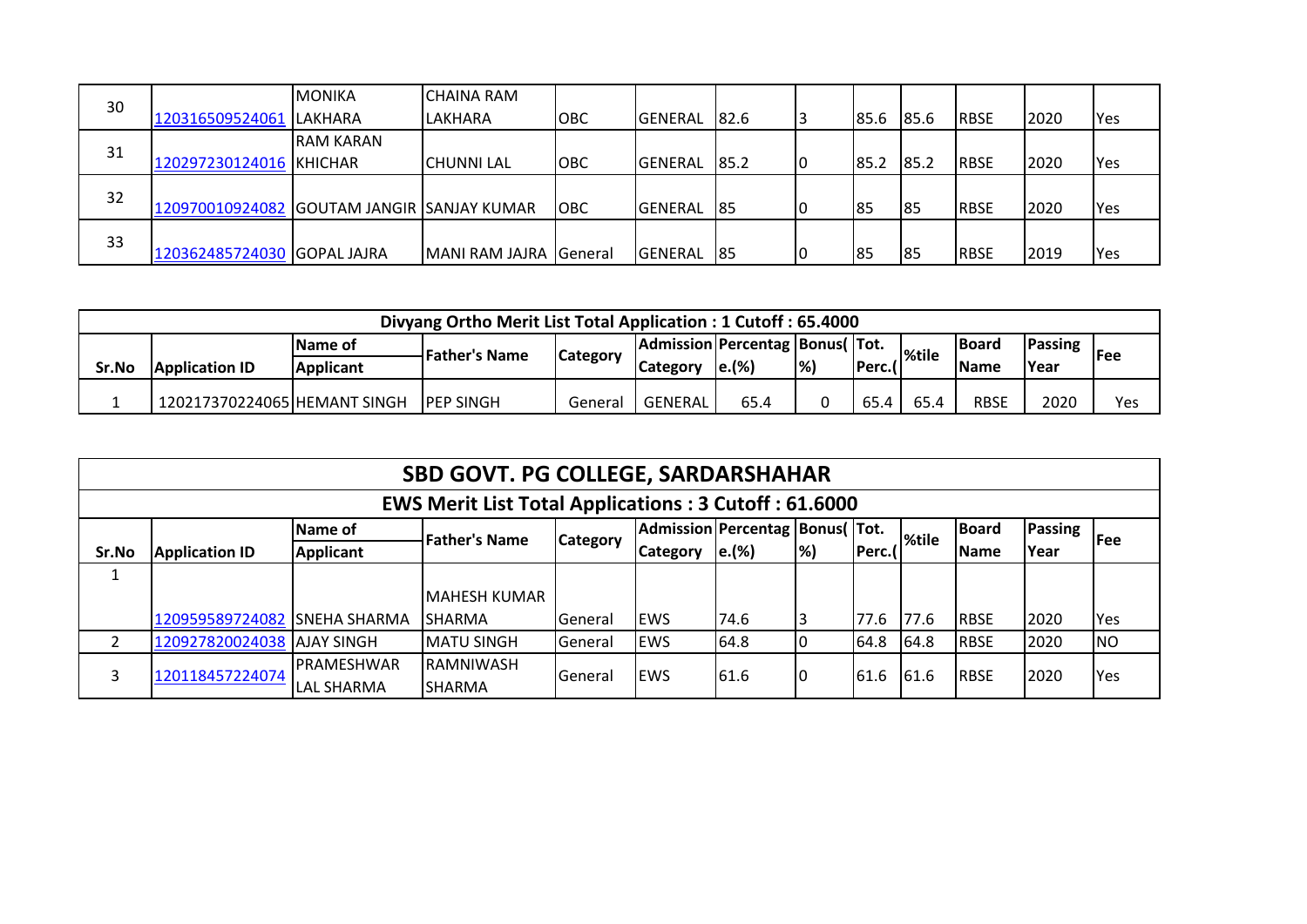|                |                       |                                    | <b>SBD GOVT. PG COLLEGE, SARDARSHAHAR</b>                    |            |            |                                |                |        |       |              |                |     |
|----------------|-----------------------|------------------------------------|--------------------------------------------------------------|------------|------------|--------------------------------|----------------|--------|-------|--------------|----------------|-----|
|                |                       |                                    | <b>OBC Merit List Total Applications: 18 Cutoff: 83.2000</b> |            |            |                                |                |        |       |              |                |     |
|                |                       | Name of                            | <b>Father's Name</b>                                         | Category   |            | Admission Percentag Bonus(Tot. |                |        | %tile | <b>Board</b> | <b>Passing</b> | Fee |
| Sr.No          | <b>Application ID</b> | <b>Applicant</b>                   |                                                              |            | Category   | e.(%)                          | %              | Perc.( |       | Name         | Year           |     |
| $\mathbf{1}$   | 120516202124011       | <b>PANKAJ</b><br><b>SAHARAN</b>    | <b>KRISHAN KUMAR</b>                                         | <b>OBC</b> | OBC        | 85                             | 10             | 85     | 85    | <b>RBSE</b>  | 2020           | Yes |
| $\overline{2}$ | 120378972624010       | <b>KESHAR JOGI</b>                 | <b>BHAGAWAN</b><br><b>NATH</b>                               | OBC        | OBC        | 82                             | 3              | 85     | 85    | <b>RBSE</b>  | 2020           | Yes |
| 3              | 120445787524054       | <b>SUBHASH</b><br><b>BENIWAL</b>   | RAMESHWAR LAL<br><b>BENIWAL</b>                              | <b>OBC</b> | <b>OBC</b> | 84.8                           | 0              | 84.8   | 84.8  | <b>RBSE</b>  | 2020           | Yes |
| $\overline{4}$ | 120219347724078       | <b>SAVITA</b><br>GOSWAMI           | MEHARCHAND<br><b>GOSWAMI</b>                                 | OBC        | OBC        | 81.8                           | 3              | 84.8   | 84.8  | <b>RBSE</b>  | 2020           | Yes |
| 5              | 120104559624065       | <b>HARSH SWAMI</b>                 | PRADEEP KUMAR<br><b>SWAMI</b>                                | OBC        | OBC        | 84.4                           | 0              | 84.4   | 84.4  | <b>CBSE</b>  | 2019           | Yes |
| 6              | 120606067224097       | <b>SHRI CHAND</b><br><b>BHAKAR</b> | <b>MANOJ BHAKAR</b>                                          | OBC        | OBC        | 84.4                           | 0              | 84.4   | 84.4  | <b>RBSE</b>  | 2020           | Yes |
| 7              | 120500420724063       | RADHESHYAM<br><b>SIDDH</b>         | RAMANAND                                                     | OBC        | OBC        | 84.2                           | 0              | 84.2   | 84.2  | <b>RBSE</b>  | 2019           | Yes |
| 8              | 120263888524030       | <b>NIRMAL</b><br>PRAJAPAT          | <b>MADAN LAL</b>                                             | OBC        | OBC        | 79.2                           |                | 84.2   | 84.2  | <b>RBSE</b>  | 2020           | Yes |
|                |                       | <b>MAHENDRA</b>                    | <b>BIRBAL RAM</b>                                            |            |            |                                | 5              |        |       |              |                |     |
| 9              | 120826878224050       | <b>JAKHAR</b>                      | <b>JAKHAR</b>                                                | OBC        | OBC        | 84                             | 0              | 84     | 84    | <b>RBSE</b>  | 2019           | Yes |
| 10             | 120365582124020       | <b>SHIV KUMAR</b>                  | <b>HARI RAM</b>                                              | OBC        | OBC        | 84                             | 0              | 84     | 84    | <b>RBSE</b>  | 2020           | Yes |
| 11             | 120721180624012       | <b>PRIYANSHU SONI</b>              | <b>VINOD KUMAR</b><br>SONI                                   | OBC        | OBC        | 81                             | 3              | 84     | 84    | <b>RBSE</b>  | 2020           | Yes |
| 12             | 120748170624010       | <b>ANIL PRAJAPAT</b>               | RADHA KISHAN                                                 | <b>OBC</b> | OBC        | 83.8                           | $\overline{0}$ | 83.8   | 83.8  | <b>RBSE</b>  | 2020           | Yes |
| 13             | 120931829824040       | <b>VIKAS KUMAR</b>                 | HARI RAM LUHAR OBC                                           |            | <b>OBC</b> | 83.8                           | 0              | 83.8   | 83.8  | <b>RBSE</b>  | 2020           | Yes |
| 14             | 120987075124062       | NIRANJAN SAINI                     | <b>NAND LAL SAINI</b>                                        | OBC        | OBC        | 83.8                           | 0              | 83.8   | 83.8  | <b>RBSE</b>  | 2020           | Yes |
| 15             | 120231985024060       | MUKESH                             | LALCHAND<br><b>BHAMBHU</b>                                   | OBC        | OBC        | 83.4                           | 0              | 83.4   | 83.4  | <b>RBSE</b>  | 2020           | Yes |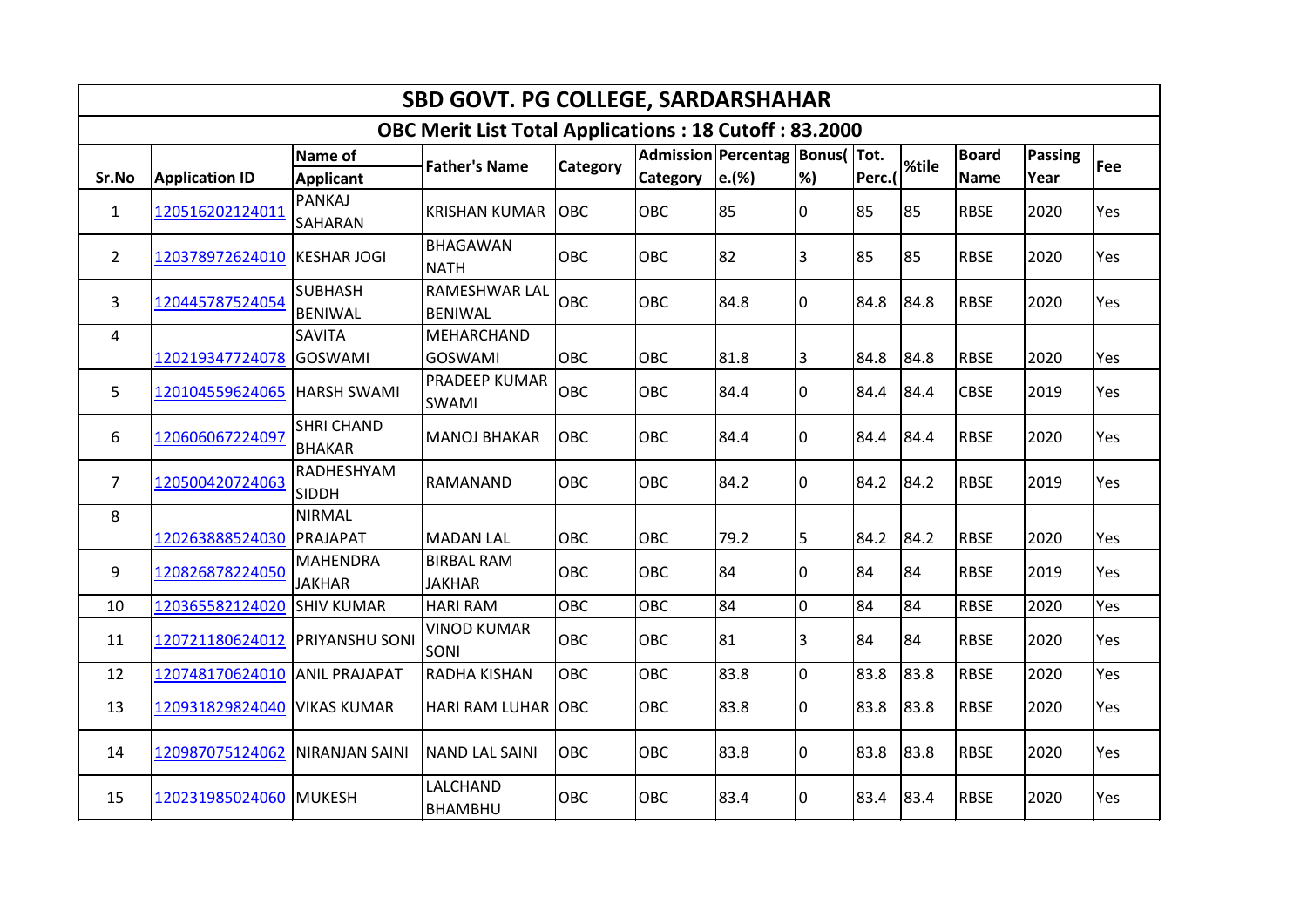| 16 | 120938194024089 KHUSHI SWAMI |                                   | <b>ASHOK KUMAR</b><br><b>SWAMI</b> | OBC        | ІОВС       | 80.4 |    | 83.4  | 83.4 | <b>RBSE</b> | 2020 | <b>Yes</b> |
|----|------------------------------|-----------------------------------|------------------------------------|------------|------------|------|----|-------|------|-------------|------|------------|
| 17 | 120248731524054 DEV SONI     |                                   | <b>SHANKAR LAL</b><br><b>SONI</b>  | OBC        | <b>OBC</b> | 83.2 | 10 | 183.2 | 83.2 | <b>RBSE</b> | 2020 | <b>Yes</b> |
| 18 | (120735646224095)            | <b>JOM PRAKASH</b><br><b>ISAU</b> | BHANWARLAL<br>ISAU                 | <b>OBC</b> | ІОВС       | 83.2 | 10 | 183.2 | 83.2 | <b>RBSE</b> | 2019 | <b>Yes</b> |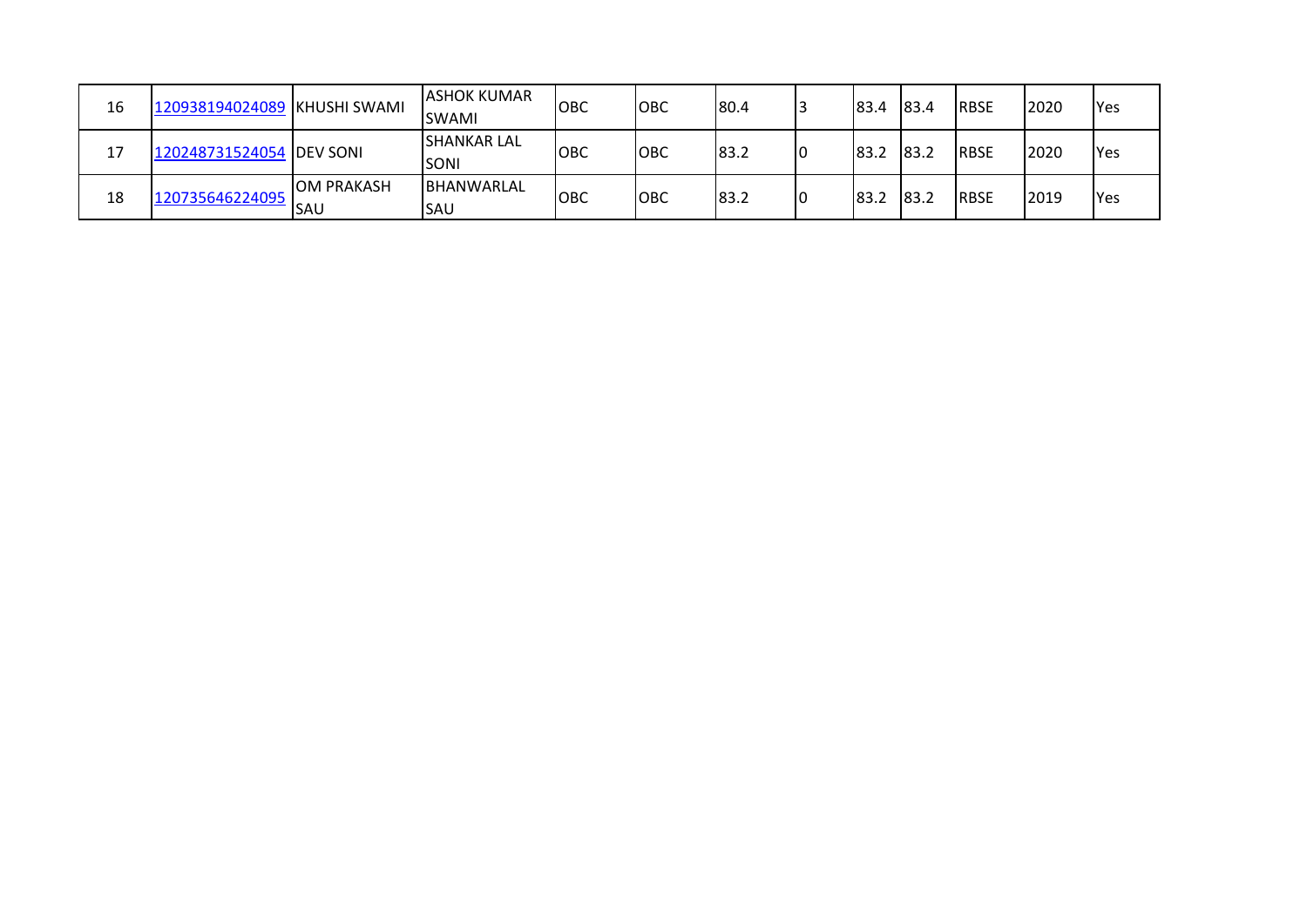|                |                               |                                      | <b>SBD GOVT. PG COLLEGE, SARDARSHAHAR</b>            |                 |           |                                |    |        |       |              |                |     |
|----------------|-------------------------------|--------------------------------------|------------------------------------------------------|-----------------|-----------|--------------------------------|----|--------|-------|--------------|----------------|-----|
|                |                               |                                      | SC Merit List Total Applications: 14 Cutoff: 66.2000 |                 |           |                                |    |        |       |              |                |     |
|                |                               | Name of                              | <b>Father's Name</b>                                 | <b>Category</b> |           | Admission Percentag Bonus(Tot. |    |        | %tile | <b>Board</b> | <b>Passing</b> | Fee |
| Sr.No          | <b>Application ID</b>         | <b>Applicant</b>                     |                                                      |                 | Category  | e.(%)                          | %) | Perc.( |       | <b>Name</b>  | Year           |     |
| 1              | 120435888624045               | <b>SUBHASH</b>                       | <b>OM PARKASH</b>                                    | <b>SC</b>       | <b>SC</b> | 81                             | 0  | 81     | 81    | <b>RBSE</b>  | 2020           | Yes |
| $\overline{2}$ | 120696022624045  MANISH KUMAR |                                      | <b>HARMANARAM</b>                                    | <b>SC</b>       | <b>SC</b> | 79.4                           | 0  | 79.4   | 79.4  | <b>RBSE</b>  | 2020           | Yes |
| 3              | 120396585424077               | <b>VIPIN SINGH</b><br><b>ROYAL</b>   | <b>BHANWARLAL</b>                                    | <b>SC</b>       | <b>SC</b> | 79                             | 0  | 79     | 79    | <b>RBSE</b>  | 2018           | Yes |
| 4              | 120275890024074               | POONAM                               | <b>HANSRAJ</b><br><b>MEGHWAL</b>                     | <b>SC</b>       | <b>SC</b> | 75.4                           | 3  | 78.4   | 78.4  | <b>RBSE</b>  | 2020           | Yes |
| 5              | 120511196224080               | <b>DUNGAR RAM</b><br><b>MEGHWAL</b>  | <b>TULCHA RAM</b>                                    | <b>SC</b>       | SC        | 77.8                           | 0  | 77.8   | 77.8  | <b>RBSE</b>  | 2019           | Yes |
| 6              | 120118118424019               | <b>ARVIND KUMAR</b>                  | <b>VED PRAKASH</b>                                   | <b>SC</b>       | SC        | 74.2                           | 0  | 74.2   | 74.2  | <b>RBSE</b>  | 2020           | Yes |
| $\overline{7}$ | 120410982224084               | JAY PRAKASH                          | <b>ANNA RAM</b>                                      | <b>SC</b>       | SC        | 74                             | 0  | 74     | 74    | <b>RBSE</b>  | 2020           | Yes |
| 8              | 120524943724089               | <b>RAKESH KUMAR</b>                  | <b>GANGADHAR</b><br><b>MEGHWAL</b>                   | <b>SC</b>       | SC        | 73.6                           | 0  | 73.6   | 73.6  | <b>RBSE</b>  | 2020           | Yes |
| 9              | 120362933324021               | <b>PAWAN KUMAR</b><br><b>GADHWAL</b> | <b>SANJAY KUMAR</b><br><b>GADHWAL</b>                | <b>SC</b>       | <b>SC</b> | 72.4                           | 0  | 72.4   | 72.4  | <b>RBSE</b>  | 2020           | Yes |
| 10             | 120683319524015 SUNIL REGAR   |                                      | <b>JAYCHAND LAL</b><br><b>REGAR</b>                  | <b>SC</b>       | SC        | 72.4                           | 0  | 72.4   | 72.4  | <b>RBSE</b>  | 2020           | Yes |
| 11             | 120958957324052               | <b>PANKAJ</b><br><b>KATARIYA</b>     | <b>BHANWAR LAL</b><br><b>KATARIYA</b>                | <b>SC</b>       | <b>SC</b> | 70.2                           | 0  | 70.2   | 70.2  | <b>RBSE</b>  | 2020           | Yes |
| 12             | 120950579524029               | <b>SUBHASH</b><br><b>MEGHWAL</b>     | <b>SITARAM</b><br>MEGHWAL                            | <b>SC</b>       | SC        | 67                             | 0  | 67     | 67    | <b>RBSE</b>  | 2020           | Yes |
| 13             | 120449207624039 PAWAN KUMAR   |                                      | <b>SYOKARAN</b>                                      | <b>SC</b>       | <b>SC</b> | 66.8                           | 0  | 66.8   | 66.8  | <b>RBSE</b>  | 2020           | Yes |
| 14             | 120170645024062               | MANOJ KUMAR                          | <b>MOHANLAL</b>                                      | <b>SC</b>       | SC        | 66.2                           | 0  | 66.2   | 66.2  | <b>RBSE</b>  | 2020           | Yes |